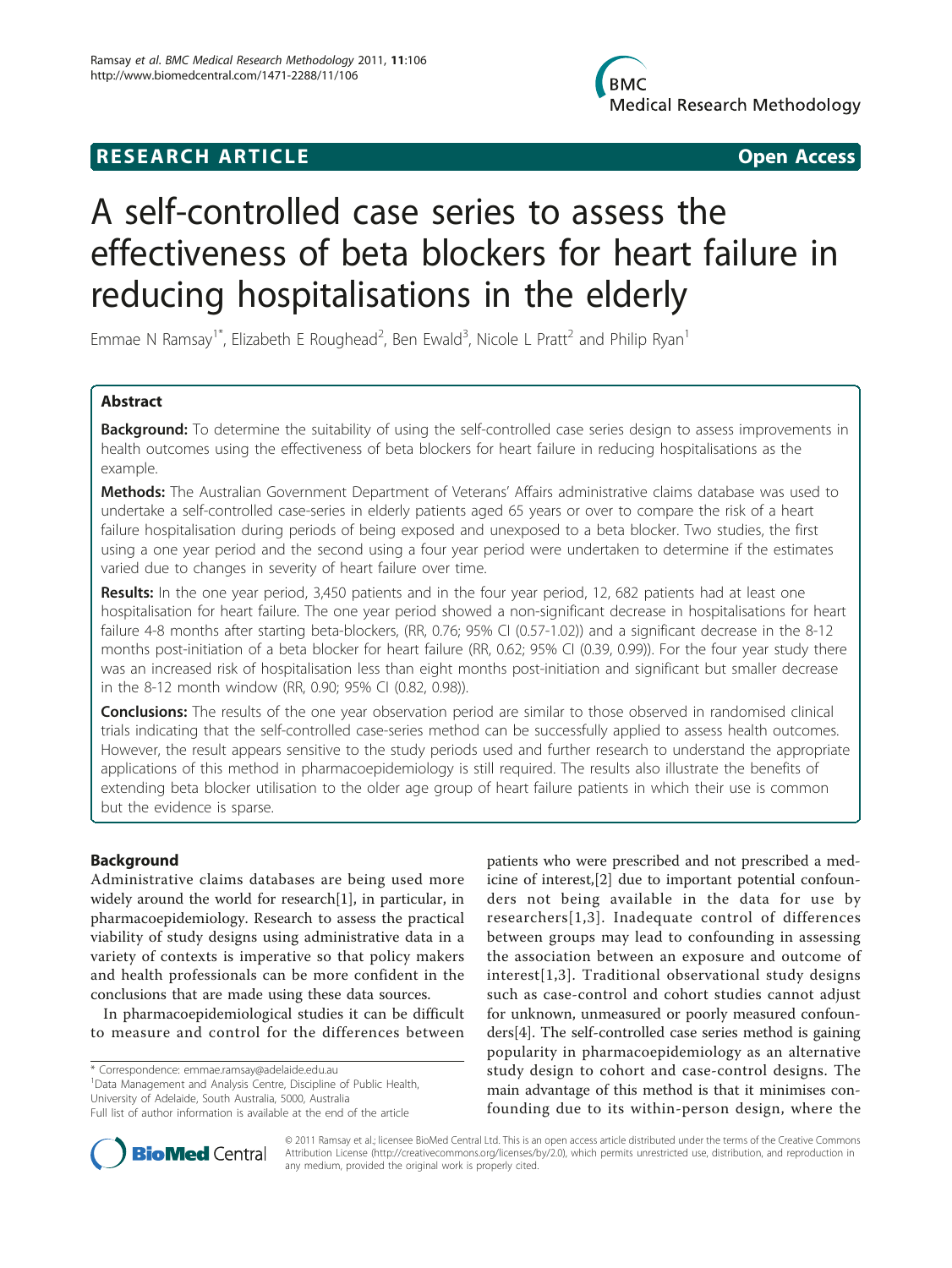patient acts as their own control [[5,6](#page-5-0)]. The within person design controls implicitly for fixed known and unknown confounders that do not vary over time, such as genetic and socio-economic factors. Other time varying confounders such as age can be adjusted within the model [\[5,6](#page-5-0)].

The self controlled case series design includes only those individuals who have had an outcome of interest. A comparison is made between the rate of events during periods of exposure and non-exposure to the drug of interest. Confounding by indication can also be assessed and controlled for in this method through the use of pre-exposure risk periods. Confounding by indication is present if patient characteristics alter the likelihood of being prescribed a medicine and are at the same time related to the probability of an outcome[[7\]](#page-5-0).

The self controlled case-series design has been used to assess the adverse events of medicines[[2,8](#page-5-0)-[14\]](#page-5-0) and has been identified as a potential tool for post-marketing surveillance of medicines[[12\]](#page-5-0). To date, this method has not been used to assess the effectiveness of medicines. In this study we used the example of beta-blockers for heart failure to assess whether the self-controlled case series method can be applied to study the effectiveness of medicines. The effectiveness of beta-blockers in heart failure was chosen as a test case as there is evidence from randomised controlled trials that beta blockers reduce hospitalisations for heart failure[\[15](#page-6-0)] and the outcome of reduced hospitalisations has been observed in short term trials of twelve months or less.

Randomised controlled trial evidence has led to beta blockers being recommended in current clinical guidelines as first line agents for patients with symptomatic or advanced chronic heart failure [\[16](#page-6-0)]. Clinical trials of beta blockers for heart failure predominately recruited participants who were on average in their early sixties, which is about 10-15 years younger than those living in the community with heart failure[[17](#page-6-0)]. Thus evidence for the efficacy of beta-blockers for heart failure in the elderly is limited. Few observational studies have been conducted in the elderly with heart failure and confounding by indication being identified as possible limitations of these studies[[18](#page-6-0)].

The objective of this study was to determine the suitability of using the self-controlled case series design to assess improvements in health outcomes using the example of effectiveness of beta-blockers for heart failure in reducing the risk of hospitalisation for heart failure.

## **Methods**

The data source for this study was the Australian Department of Veterans' Affairs (DVA) administrative claims databases. This database is not publicly available and was provided by the Department of Veterans Affairs as part of the delivery of the Veterans' Medicines Advice and Therapeutics Education Services (Veterans' MATES) project. DVA claims data contain records of prescription medicines dispensed under the Repatriation Pharmaceutical Benefits Scheme, medical and allied health services and hospital admissions provided to veterans for whom DVA pays a subsidy. The treatment population is approximately 310 000 veterans, and there are approximately 100 million pharmacy records, 200 million medical and allied health service records and over 6 million hospital admission records. A client file is maintained by DVA which includes data on sex, date of birth, date of death and family status.

A self controlled case series study was conducted. Since heart failure is a disease that is not stable over time and can cause patients to deteriorate quickly, two studies with differing follow-up times were undertaken. The one year period was chosen as this is similar to the randomised controlled trial periods and is also likely to be a period where heart failure is more stable. The four year period was chosen to determine if the method can assess effectiveness over a longer time period. The two observation periods used were a one year period starting 1<sup>st</sup> July 2005 and a four year period starting  $1<sup>st</sup>$  July 2002 and with both studies ending on the  $30<sup>th</sup>$  June 2006. All veterans who had a hospitalisation with a primary diagnosis of heart failure (ICD-10 I500, I501, I509) during the observation period, who were aged 65 years or over at study entry and who were eligible for all health services subsided by the Department of Veterans' Affairs were included. For these veterans, prescription data on beta blockers for heart failure (bisoprolol, carvedilol, and metoprolol succinate) were identified. These beta blockers are only available under a prior authorization process where the prescribing physician must indicate at the time of prescription that the patients have the diagnosis of heart failure. Analysis of the data showed that 75% of veterans returned for a refill prescription within 36 days, so the duration of each prescription was assumed to be 36 days.

Only incident users of beta blockers for heart failure were included. Those who had been dispensed a beta blocker for heart failure in the 12 months prior to study start were excluded. Heart failure is a progressive disease that can cause an increase in the risk of a hospital admission for heart failure over time regardless of treatment. Since this study includes long indefinite risk periods it maybe more prone to possible confounding between age and exposure effects[[6\]](#page-5-0). This possible confounding is reduced in this study by the inclusion of veterans who had a hospitalisation for heart failure but were not exposed to a beta blocker [[6\]](#page-5-0). These patients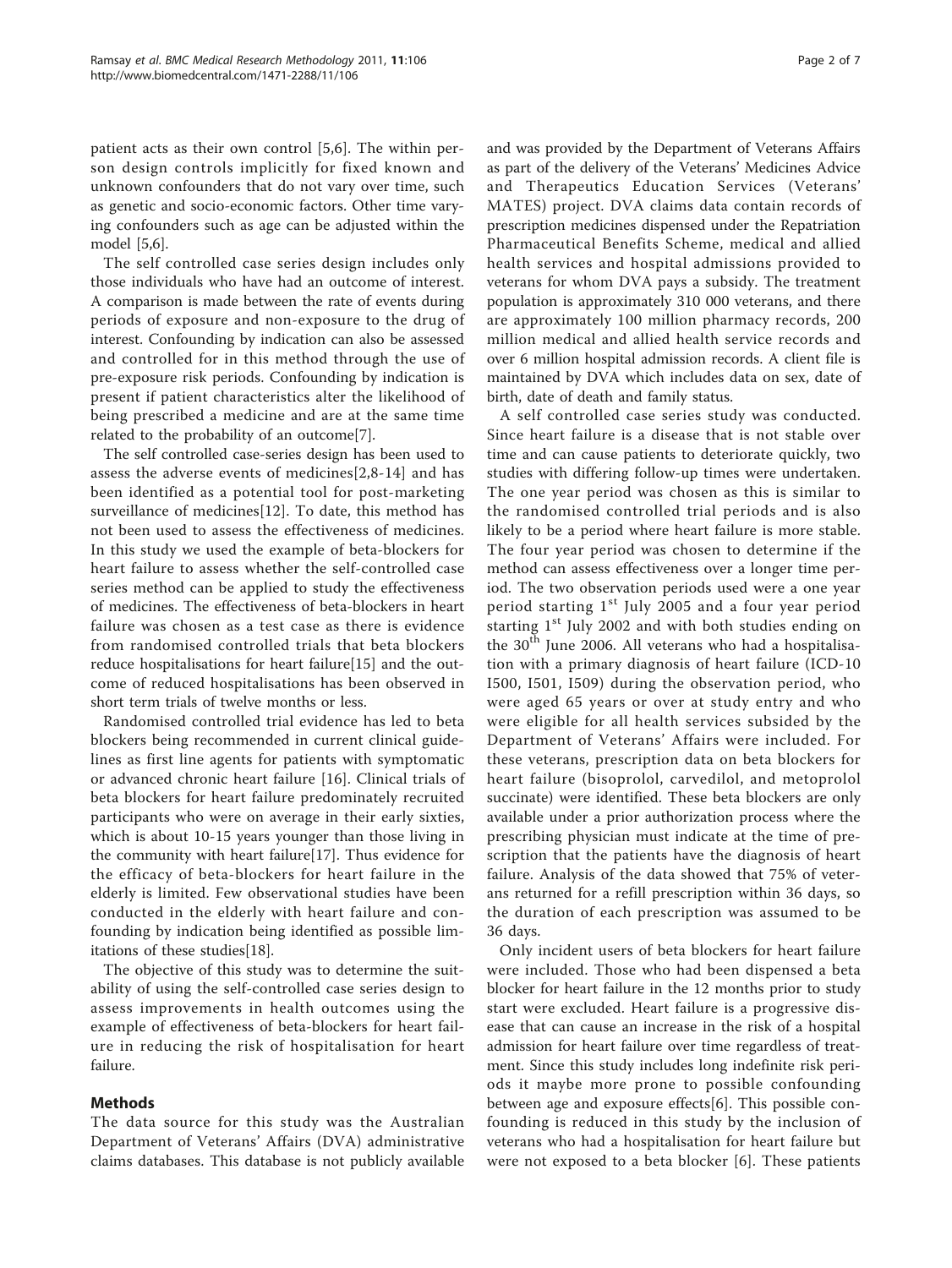were expected to contribute information on the impact of age on the risk of the outcome.

Person time was divided into risk periods; 1 day-2 weeks, 2-4 weeks, 1-4 months, 4-8 months, 8-12 months and for the four year study period >12 months post beta blocker initiation. Four consecutive 2 week pre-exposure risk periods were included prior to beta blocker initiation to remove the effect of confounding by indication from the unexposed time. The actual day of the prescription was excluded because in cases where the heart failure hospitalisation occurred on the same day it was not possible to determine which occurred first. All remaining time was considered unexposed to a betablocker for heart failure, including all the follow-up time of an unexposed individual and was used as the baseline comparison period (Figure 1).

In each risk period, the cumulative number of hospitalisations was divided by the person years at risk and these were compared to the baseline period. If a veteran was re-hospitalised within 30 days, the subsequent hospitalisation(s) were excluded as they were considered to be related, and part of the same episode [\[6](#page-5-0)]. Rate ratios were calculated using conditional Poisson regression, with results presented as adjusted rate ratios and 95% confidence intervals. While the self-controlled case series method controls implicitly for fixed covariates, there may be important confounders/covariates that change over time within person that should be controlled for in the analysis. Therefore, adjustment was made for age at heart failure hospitalisation[[8](#page-5-0)], study month and time-varying covariates which were assessed quarterly; co-morbidities using the Australian adaption of Rx-Risk-V[[19](#page-6-0)], number of prescribers, admission into aged care and prescription of frusemide, ACE/A2RB, digoxin and aldosterone antagonists. Sensitivity analyses were undertaken excluding non-exposed patients and the one year study was conducted over different calendar periods to assess the effects of calendar time. All analyses were performed using SAS version 9.12 (SAS Institute, Cary, NC).

## Results

In the one year observation period there were 3,450 veterans who had at least one hospitalisation for heart failure and of those 645 (19%) were initiated on a beta blocker for heart failure. There were 12,682 patients who had at least one hospitalisation for heart failure in the four year study period, with 3,276 (26%) initiated on a beta blocker for heart failure. Table [1](#page-3-0) contains the characteristics of the study population. For both

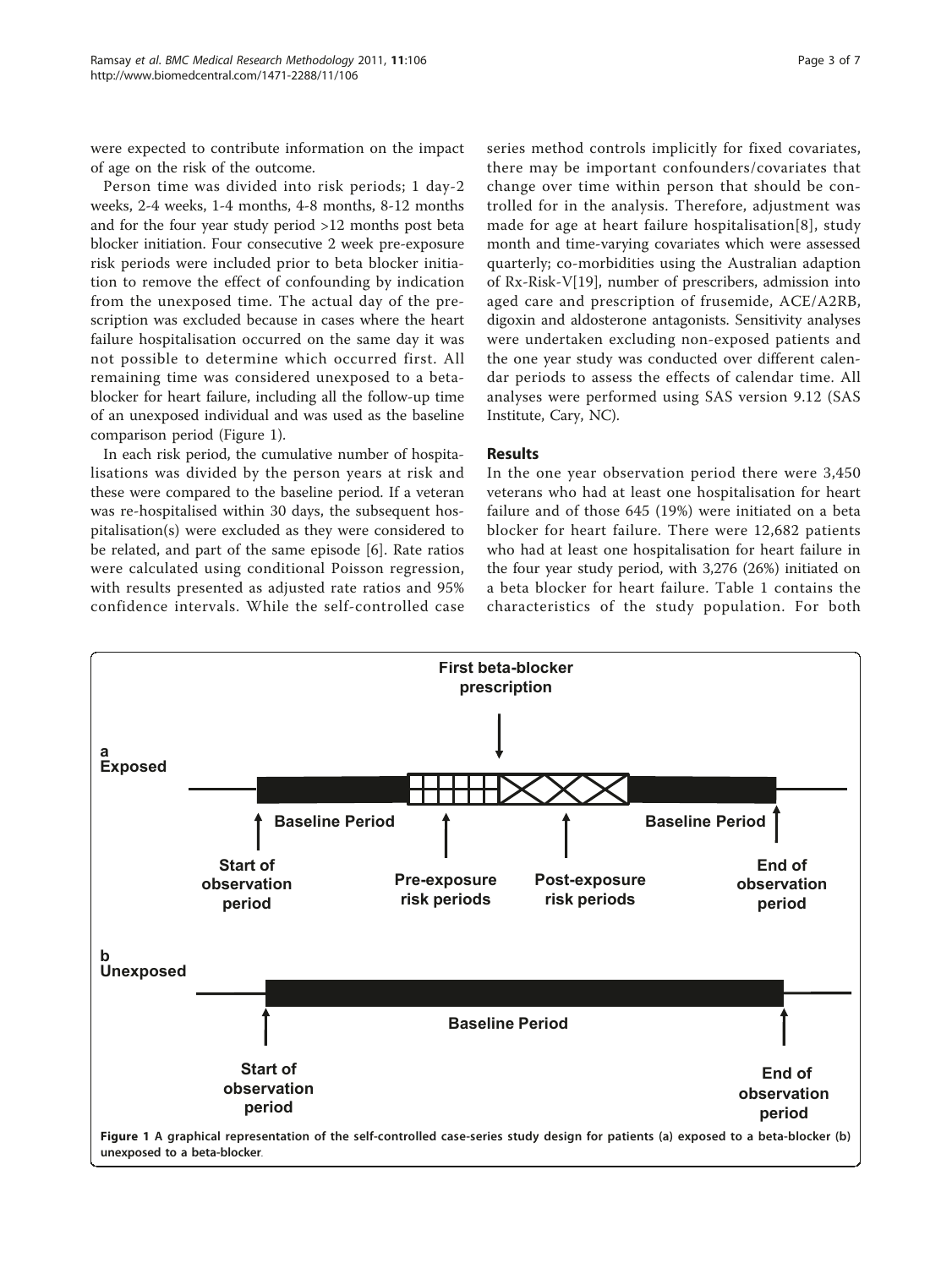| <b>Exposure Status</b>    | <b>Number of Subjects</b> | Follow-up Years* | Duration of exposure* | Age at first hospitalisation* | Age at first exposure* |
|---------------------------|---------------------------|------------------|-----------------------|-------------------------------|------------------------|
| 1 Year observation period |                           |                  |                       |                               |                        |
| Exposed                   | 645                       | 0.5(0.3,0.7)     | 0.3(0.1, 0.6)         | 81(79,84)                     | 81(78,84)              |
| Unexposed                 | 2805                      | 0.5(0.3,0.8)     |                       | 82(79,86)                     |                        |
| 4 Year observation period |                           |                  |                       |                               |                        |
| Exposed                   | 3276                      | 2.0(1.1,3.0)     | 0.8(0.2, 1.8)         | 83(80,86)                     | 81(78,84)              |
| Unexposed                 | 9406                      | 1.7(1.0,3.0)     |                       | 83(80,87)                     |                        |

<span id="page-3-0"></span>Table 1 Characteristics of study subjects by period of observation

\*Median (q1, q3)

observation periods the length of follow-up and age at first exposure was similar for the exposed and unexposed groups.

The results of the one year observation showed that in the post-exposure risk periods there was a significant increased risk before 2 weeks, a non-significant decrease 4-8 months and significant decrease in hospitalisations for heart failure 8-12 months post-initiation of beta blocker compared to baseline. In the pre-exposure risk periods there was a significant increase less than 6 weeks and a non-significant difference 6-8 weeks (table 2).

For the four year observation period, the post-exposure risk periods indicated that before eight months post initiation of a beta blocker there was an increased risk of hospitalisation for heart failure and a significant decrease greater than eight months post initiation compared to the baseline period. In all pre-exposure risk periods there was a statistically significant increased risk of having a hospitalisation for heart failure compared to the baseline period (table [3\)](#page-4-0).

In both studies, the risk estimates for the models adjusted for age and study month were comparable to those observed in the models adjusted for all confounders (tables 2, [3](#page-4-0)). The results of all one year sensitivity analyses, which are not presented, showed the same trends as those observed in the one year period that is shown.

## **Discussion**

This study using a self controlled case-series design, found variable results from the two different time periods, however, results from both studies suggest that long-term treatment with beta-blockers for heart failure is associated with a significant reduction in the risk of hospitalisation due to heart failure. The results from the one year study period are comparable with those seen in a meta-analysis[[15](#page-6-0)] which found a reduction in hospital admissions for heart failure for patients randomised to receive beta blockers compared to controls (OR, 0.63; 95% CI (0.56, 0.71)  $P < 0.0001$  [[15\]](#page-6-0). The average length of treatment for the studies included in the meta-analyses was 11 months[\[15](#page-6-0)]. This compares with the results seen in the later risk periods of our one year study period where there was a non-significant decrease in heart failure hospitalisations 4-8 months (RR, 0.76; 95% CI  $(0.57-1.02)$  and a significant decrease  $>8$  months, postinitiation of a beta blocker compared to baseline (RR, 0.62; 95% CI (0.39, 0.99)). The results of the longer four year study showed a statistically significant decrease in

Table 2 Case-series adjusted analysis for 1 year observation period

| <b>Risk Periods</b>              | <b>Number of Hospitalisations</b>                 | Person-Years | Adjusted age and study month only RR(95% CI) | Adjusted* RR(95% CI)   |  |  |  |
|----------------------------------|---------------------------------------------------|--------------|----------------------------------------------|------------------------|--|--|--|
| <b>Baseline unexposed Period</b> |                                                   |              |                                              |                        |  |  |  |
| Unexposed                        | 3275                                              | 2660         | $1.00(1.00 - 1.00)$                          | $1.00$ $(1.00 - 1.00)$ |  |  |  |
|                                  | Pre-exposure to a beta blocker for heart failure  |              |                                              |                        |  |  |  |
| 6-8 weeks                        | 18                                                | 22           | $1.37(0.93 - 2.01)$                          | $1.29(0.88 - 1.89)$    |  |  |  |
| 4-6 weeks                        | 52                                                | 23           | $3.74$ $(2.90 - 4.82)$                       | $3.47$ $(2.70 - 4.46)$ |  |  |  |
| 2-4 weeks                        | 87                                                | 24           | $5.85(4.72 - 7.26)$                          | $4.97(4.02 - 6.16)$    |  |  |  |
| 1 day-2 weeks                    | 255                                               | 25           | 15.98 (13.51 - 18.91)                        | 12.72 (10.74 - 15.07)  |  |  |  |
|                                  | Post-exposure to a beta blocker for heart failure |              |                                              |                        |  |  |  |
| 1 day-2 weeks                    | 46                                                | 25           | $2.85$ $(2.18 - 3.72)$                       | $2.21(1.70 - 2.88)$    |  |  |  |
| 2-4 weeks                        | 25                                                | 23           | $1.63(1.16 - 2.29)$                          | $1.29(0.92 - 1.80)$    |  |  |  |
| 1-4 months                       | 94                                                | 107          | $1.34(1.08 - 1.67)$                          | $1.18(0.94 - 1.47)$    |  |  |  |
| 4-8 months                       | 46                                                | 76           | $0.78$ $(0.58 - 1.04)$                       | $0.76$ $(0.57 - 1.02)$ |  |  |  |
| 8-12 months                      | 15                                                | 24           | $0.66$ $(0.42 - 1.05)$                       | $0.62$ $(0.39 - 0.99)$ |  |  |  |
|                                  |                                                   |              |                                              |                        |  |  |  |

\*Adjusted for age at heart failure hospitalisation[[8](#page-5-0)], study month and time-varying covariates which were assessed quarterly; co-morbidities using the Australian adaption of Rx-Risk-V[[19\]](#page-6-0), number of prescribers, admission into aged care and prescription of frusemide, ACE/A2RB, digoxin and aldosterone antagonists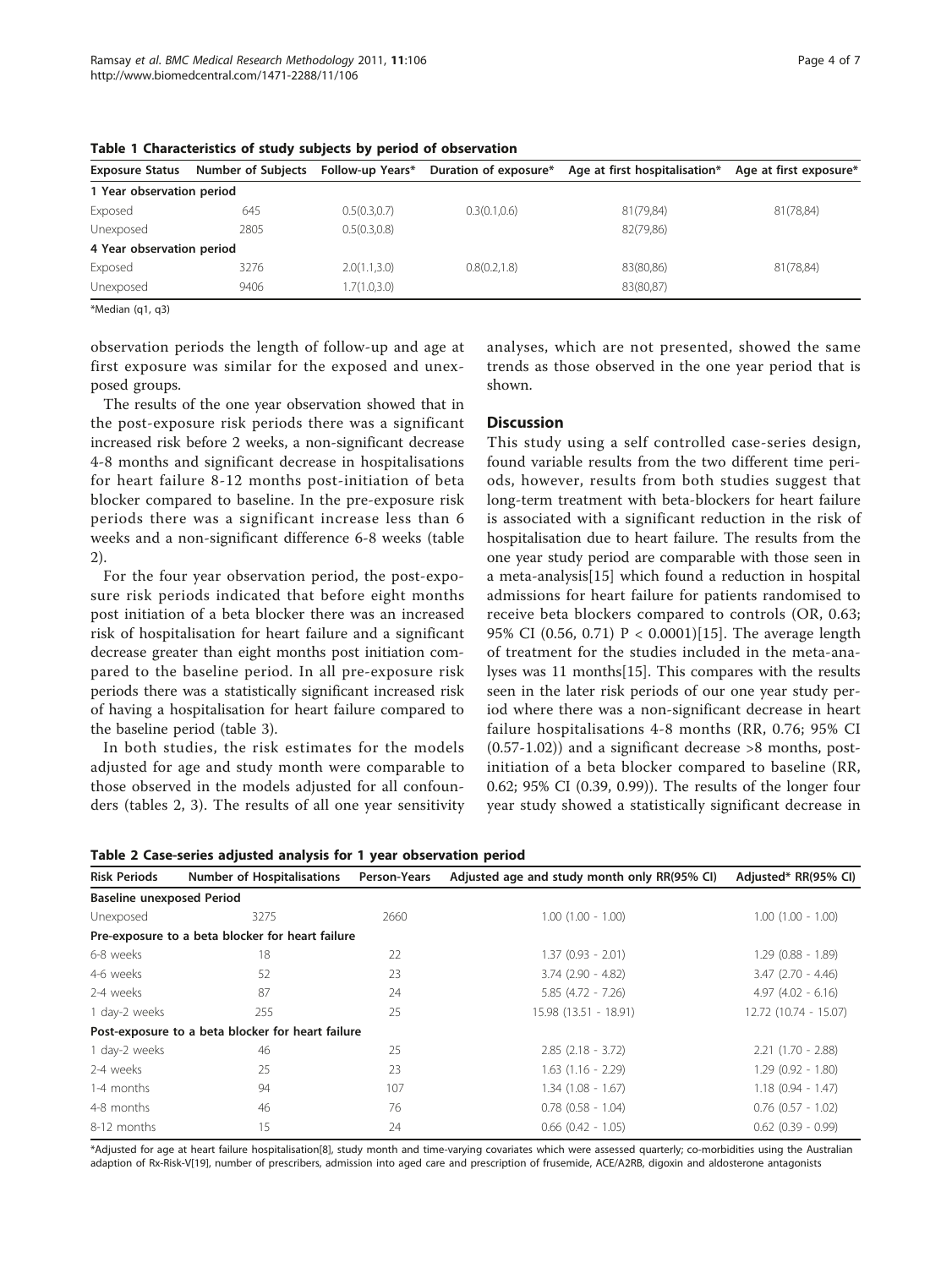| <b>Risk Periods</b>              | <b>Number of Hospitalisations</b>                 | Person-Years | Adjusted age and study month only RR(95% CI) | Adjusted* RR(95% CI)   |
|----------------------------------|---------------------------------------------------|--------------|----------------------------------------------|------------------------|
| <b>Baseline unexposed Period</b> |                                                   |              |                                              |                        |
| Unexposed                        | 13541                                             | 34944        | $1.00(1.00 - 1.00)$                          | $1.00$ $(1.00 - 1.00)$ |
|                                  | Pre-exposure to a beta blocker for heart failure  |              |                                              |                        |
| 6-8 weeks                        | 137                                               | 147          | $2.22$ $(2.00 - 2.45)$                       | $2.24$ $(2.02 - 2.48)$ |
| 4-6 weeks                        | 237                                               | 148          | $3.79$ $(3.50 - 4.11)$                       | $3.82$ $(3.52 - 4.14)$ |
| 2-4 weeks                        | 380                                               | 149          | $5.93$ $(5.54 - 6.34)$                       | $5.92$ $(5.54 - 6.34)$ |
| 1 day-2 weeks                    | 872                                               | 150          | 13.04 (12.38 - 13.73)                        | 12.95 (12.29 - 13.63)  |
|                                  | Post-exposure to a beta blocker for heart failure |              |                                              |                        |
| 1 day-2 weeks                    | 190                                               | 149          | $2.75$ $(2.52 - 3.01)$                       | $2.74$ $(2.51 - 3.00)$ |
| 2-4 weeks                        | 156                                               | 145          | $2.27(2.06 - 2.50)$                          | $2.27$ $(2.06 - 2.50)$ |
| 1-4 months                       | 488                                               | 734          | $1.71(1.61 - 1.82)$                          | $1.68$ $(1.58 - 1.79)$ |
| 4-8 months                       | 322                                               | 685          | $1.21(1.12 - 1.30)$                          | $1.18(1.10 - 1.27)$    |
| 8-12 months                      | 212                                               | 535          | $0.93$ $(0.85 - 1.02)$                       | $0.90$ $(0.82 - 0.98)$ |
| $>12$ months                     | 458                                               | 1358         | $0.65$ $(0.60 - 0.70)$                       | $0.61$ $(0.57 - 0.66)$ |

<span id="page-4-0"></span>Table 3 Case-series analysis for 4 year observation period

\*Adjusted for age at heart failure hospitalisation[[8](#page-5-0)], study month and time-varying covariates which were assessed quarterly; co-morbidities using the Australian adaption of Rx-Risk-V[[19\]](#page-6-0), number of prescribers, admission into aged care and prescription of frusemide, ACE/A2RB, digoxin and aldosterone antagonists

hospital admissions only greater than 8 months post initiation of a beta blocker (8-12 months: RR, 0.90; 95% CI (0.82, 0.98): >12 months: RR, 0.61; 95% CI (0.57, 0.66)) and by contrast an increased risk in the 4 to 8 month period post initiation of a beta-blocker. Compared to the 1 year results, the decrease was seen later and the comparable risk estimates approximately a third smaller.

Our study shows that the length of observation period chosen for the self-controlled case series is an important factor to consider when utilising this method for effectiveness research. In the four year study beta blockers appear to be less effective when compared to the one year period. This may be due to several factors including a difference in the proportion of the unexposed person-years for exposed subjects prior to the prescription of a beta blocker in the 4 year compared to the one year period (93% and 85% respectively). Prior to exposure to beta-blockers, patients are likely to be healthier as initiation of beta blockers usually occurs when a patient's heart failure cannot be controlled with angiotensin-converting enzyme inhibitors alone or their symptoms have progressed to advanced heart failure[[16\]](#page-6-0). Due to heart failure being a disease with a short life expectancy and an increased risk of re-hospitalisation over time, it is likely that the four year results are less reliable.

For both our study periods, we found that the risk of hospitalisation for heart failure was increased in the first weeks following treatment initiation. This finding was not unexpected as an RCT assessing carvedilol found that initiation of beta blockers caused worsening heart failure in 5.9% of study participants during the two week run-in period[[20](#page-6-0)].

The self-controlled case series method was designed to evaluate the association between a transient exposure and an acute event[[5,6\]](#page-5-0). However, it may be applied to non-acute events that occur long after initial exposure [[5,6\]](#page-5-0). When long risk periods are used, which is the case in this example confounding between age and exposure effects can be more pronounced. Simulation studies have found that inclusion of an unexposed group eliminates this[[5,6\]](#page-5-0). Therefore, in our studies we have included an unexposed group.

For both study lengths, the unadjusted and adjusted results were similar which is to be expected as the main advantage of the self-controlled case series method is its within-subject design that minimises confounding by controlling implicitly for fixed known and unknown confounders [[5](#page-5-0),[6](#page-5-0)].

The self-controlled case-series method has three key assumptions[[5](#page-5-0),[6](#page-5-0)]. The first assumption states that recurrent outcome events must be independent, that is, the occurrence of one event must not alter the probability of a subsequent event occurring [\[5](#page-5-0),[6\]](#page-5-0). In our example, once a person has had a hospitalisation for heart failure their short-term risk of experiencing another may be increased. Therefore, hospitalisations may cluster within independent episodes, usually within 30 days of admission. One strategy to deal with this was to only include the first hospital admission of each episode[[6\]](#page-5-0). The second assumption is that the occurrence of an event must not alter the probability of subsequent exposures[\[5,6](#page-5-0)]. This assumption is rarely, if ever, met when assessing the effectiveness of medicines to prevent hospitalisations. This is because medicines are routinely initiated during a hospital stay. This is a form of confounding by indication. This problem can be assessed and controlled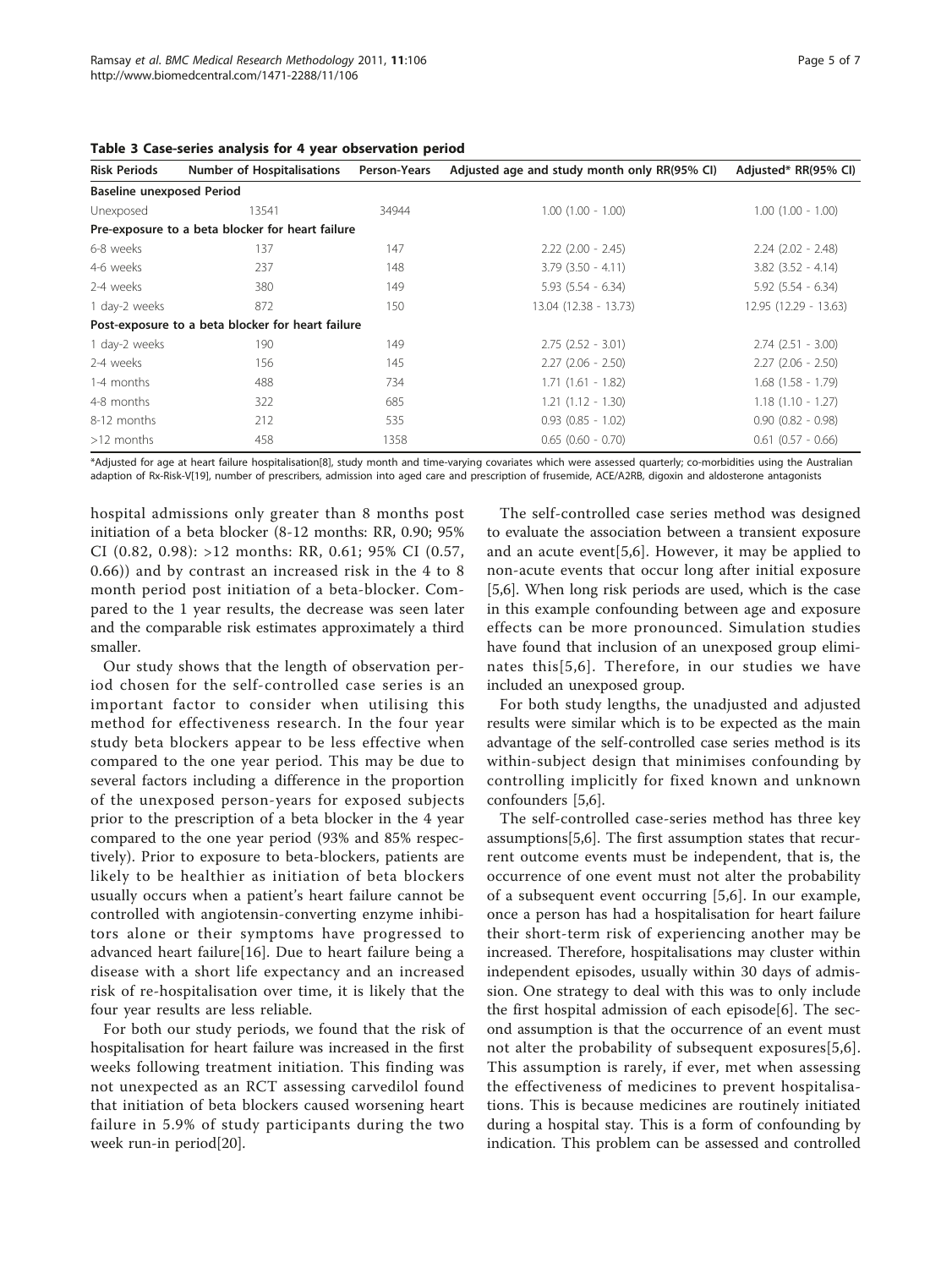<span id="page-5-0"></span>for through the use of pre-exposure risk periods. If preexposure risk periods are not removed from the baseline unexposed time, then the relative risk will be biased towards the null[6], as the risk in the unexposed period would be inflated. The final assumption is that the occurrence of the event of interest must not censor or affect the observation period[5,6]. This assumption would frequently be violated when the outcome event is a hospital admission. This is due to the fact that the hospitalisation will likely increase the probability of death. However, Farrington et al[[21\]](#page-6-0), have shown that this method may be robust to failure of this assumption.

One of the main strengths of this study was the use of the self-controlled case series design which has the ability to overcome confounding issues that can affect cohort and case-control studies, in particular confounding by indication. Pre-exposure risk periods for both studies showed significant increases in the rate of hospitalisations prior to being exposed to a beta blocker for heart failure, demonstrating that the likelihood of being prescribed a beta blocker increases after an event of a heart failure hospitalisation, confirming that confounding by indication is present.

## Conclusions

The self-controlled case series method has not been used in pharmacoepidemiological research, to address questions about the effectiveness of medicines. Therefore, the findings of this study are important in gaining knowledge on the usefulness of this study design for this purpose. This study demonstrated that the choice of observation period is important particularly when the underlying disease under study is not stable over time. Changes in a patient's disease severity make it difficult to adequately assess the effectiveness of a medicine over a long period of time. Further research is necessary to develop guidelines for the appropriate use of the selfcontrolled case series design and to understand when it can be applied most effectively. The results of this study when we restricted to a one year observation period were consistent with those observed in randomised clinical trials indicating that the self-controlled case-series method can be successfully applied to assess health outcomes using a claims database. The results also illustrate the benefits of extending beta blocker utilisation to the older age group of heart failure patients in which their use is common but the evidence is sparse.

#### Abbreviations

(DVA): Department of Veterans' Affairs; (RCT): randomised clinical trial.

#### Acknowledgements and funding source

The research was funded by the Australian Government Department of Veterans' Affairs (DVA) as part of the delivery of the Veterans' Medicines Advice and Therapeutics Education Services (Veterans' MATES) project. DVA

reviewed this manuscript prior to submission, but played no role in the design, execution, analysis or interpretation of data, or writing of the paper.

#### Author details

<sup>1</sup>Data Management and Analysis Centre, Discipline of Public Health University of Adelaide, South Australia, 5000, Australia. <sup>2</sup>School of Pharmacy and Medical Sciences, Quality Use of Medicines and Pharmacy Research Centre; Sansom Institute, University of South Australia, South Australia, 5000, Australia. <sup>3</sup> School of Medicine and Public Health, Faculty of Health, University of Newcastle, NSW 2308 Australia.

#### Authors' contributions

ENR participated in the design of the study, performed the statistical analysis, interpreted the data and drafted the manuscript. EER participated in the design, interpretation and to draft the manuscript. BE participated in the design, interpretation and to draft the manuscript. NP participated in the design, interpretation and to draft the manuscript. PR participated in the design and interpretation of the data. All authors read and approved the final manuscript.

#### Competing interests

The authors declare that they have no competing interests.

Received: 10 March 2011 Accepted: 18 July 2011 Published: 18 July 2011

#### References

- 1. Schneeweiss S, Avorn J: [A review of uses of health care utilization](http://www.ncbi.nlm.nih.gov/pubmed/15862718?dopt=Abstract) [databases for epidemiologic research on therapeutics.](http://www.ncbi.nlm.nih.gov/pubmed/15862718?dopt=Abstract) Journal of Clinical Epidemiology 2005, 58:323-337.
- 2. Douglas IJ, Evans SJ, Pocock S, Smeeth L: [The Risk of Fractures Associated](http://www.ncbi.nlm.nih.gov/pubmed/19787025?dopt=Abstract) [with Thiazolidinediones: A Self-controlled Case-Series Study.](http://www.ncbi.nlm.nih.gov/pubmed/19787025?dopt=Abstract) PLoS Medicine 2009, 6(9):e1000154.
- 3. Brookhart MA, Sturmer T, Glynn R, Rassen J, Schneeweiss S: [Confounding](http://www.ncbi.nlm.nih.gov/pubmed/20473199?dopt=Abstract) [Control in Healthcare Database Research Challenges and Potential](http://www.ncbi.nlm.nih.gov/pubmed/20473199?dopt=Abstract) [Approaches.](http://www.ncbi.nlm.nih.gov/pubmed/20473199?dopt=Abstract) Med Care 2010, 48:S114-S120.
- 4. Dobre D, van Veldhuisen DJ, deJongste MJL, van Sonderen E, Klungel OH, Sanderman R, Ranchor AV, Haaijer-Ruskamp FM: [The](http://www.ncbi.nlm.nih.gov/pubmed/17764473?dopt=Abstract) [contribution of observational studies to the knowledge of drug](http://www.ncbi.nlm.nih.gov/pubmed/17764473?dopt=Abstract) [effectiveness in heart failure.](http://www.ncbi.nlm.nih.gov/pubmed/17764473?dopt=Abstract) British Journal of Clinical Pharmacology 2007, 64(4):406-414.
- 5. Whitaker HJ, Hocine MC, Farrington CP: [The methodology of self](http://www.ncbi.nlm.nih.gov/pubmed/18562396?dopt=Abstract)[controlled case series studies.](http://www.ncbi.nlm.nih.gov/pubmed/18562396?dopt=Abstract) Statistical Methods in Medical Research 2009, 18:7-26.
- 6. Whitaker HJ, Farrington CP, Spiessens B, Musonda P: Tutorial in Biostatistics: The self-controlled case series method. Statistics in Medicine 2005, 0:1-31.
- 7. Strom B, Miettinen O, Melmon K: [Post-Marketing Studies of Drug Efficacy:](http://www.ncbi.nlm.nih.gov/pubmed/6486146?dopt=Abstract) [How?](http://www.ncbi.nlm.nih.gov/pubmed/6486146?dopt=Abstract) Am J Med 1984, 77:703-708.
- 8. Hubbard R, Lewis S, Smith C, Godfrey C, Smeeth L, Farrington P, Britton J: [Use of nicotine replacement therapy and the risk of acute myocardial](http://www.ncbi.nlm.nih.gov/pubmed/16319366?dopt=Abstract) [infarction, stroke and death.](http://www.ncbi.nlm.nih.gov/pubmed/16319366?dopt=Abstract) Tobacco Control 2005, 14:416-421.
- 9. Douglas IJ, Smeeth L: Exposure to antipsychotics and risk of stroke: self controlled case series study. BMJ 2008, 337(a1227):1-5.
- 10. Gibson J, Hubbard R, Smith C, Tata L, Britton J, Fogarty A: Use of the Selfcontrolled Analytical Techniques to Assess the Association Between Use of Prescription Medications and the Risk of Motor Vehicle Crashes. Am J of Epidemiol 2009, 169(6):761-768.
- 11. Pratt N, Roughead E, Ramsay E, Salter A, Ryan P: [Risk of Hospitalization for](http://www.ncbi.nlm.nih.gov/pubmed/20964462?dopt=Abstract) [Stroke Associated with Antipsychotic Use in the Elderly: A Self-](http://www.ncbi.nlm.nih.gov/pubmed/20964462?dopt=Abstract)[Controlled Case Series.](http://www.ncbi.nlm.nih.gov/pubmed/20964462?dopt=Abstract) Drugs Aging 2010, 27(11):885-893.
- 12. Grosso A, Douglas I, Hingorani A, MacAllister R, Smeeth L: [Post-marketing](http://www.ncbi.nlm.nih.gov/pubmed/18754840?dopt=Abstract) [assessment of the saftey of strontium ranelate; a novel case-only](http://www.ncbi.nlm.nih.gov/pubmed/18754840?dopt=Abstract) [approach to the early detection of adverse drug reactions.](http://www.ncbi.nlm.nih.gov/pubmed/18754840?dopt=Abstract) Br J Clin Pharmacol 2008, 66(5):689-694.
- 13. Grosso A, Douglas I, Hingorani A, MacAllister R, Smeeth L: [Oral](http://www.ncbi.nlm.nih.gov/pubmed/19266096?dopt=Abstract) [Bisphosphonates and Risk of Atrial Fibrillation and Flutter in Women: A](http://www.ncbi.nlm.nih.gov/pubmed/19266096?dopt=Abstract) [Self-Controlled Case-Series Saftey Analysis.](http://www.ncbi.nlm.nih.gov/pubmed/19266096?dopt=Abstract) PLoS One 2009, 4(3):e4720.
- 14. Hippisley-Cox J: [Unintended effects of statins in men and women in](http://www.ncbi.nlm.nih.gov/pubmed/20488911?dopt=Abstract) [England and Wales: population based cohort study using the QResearch](http://www.ncbi.nlm.nih.gov/pubmed/20488911?dopt=Abstract) [database.](http://www.ncbi.nlm.nih.gov/pubmed/20488911?dopt=Abstract) BMJ 2010, 340:c2197.